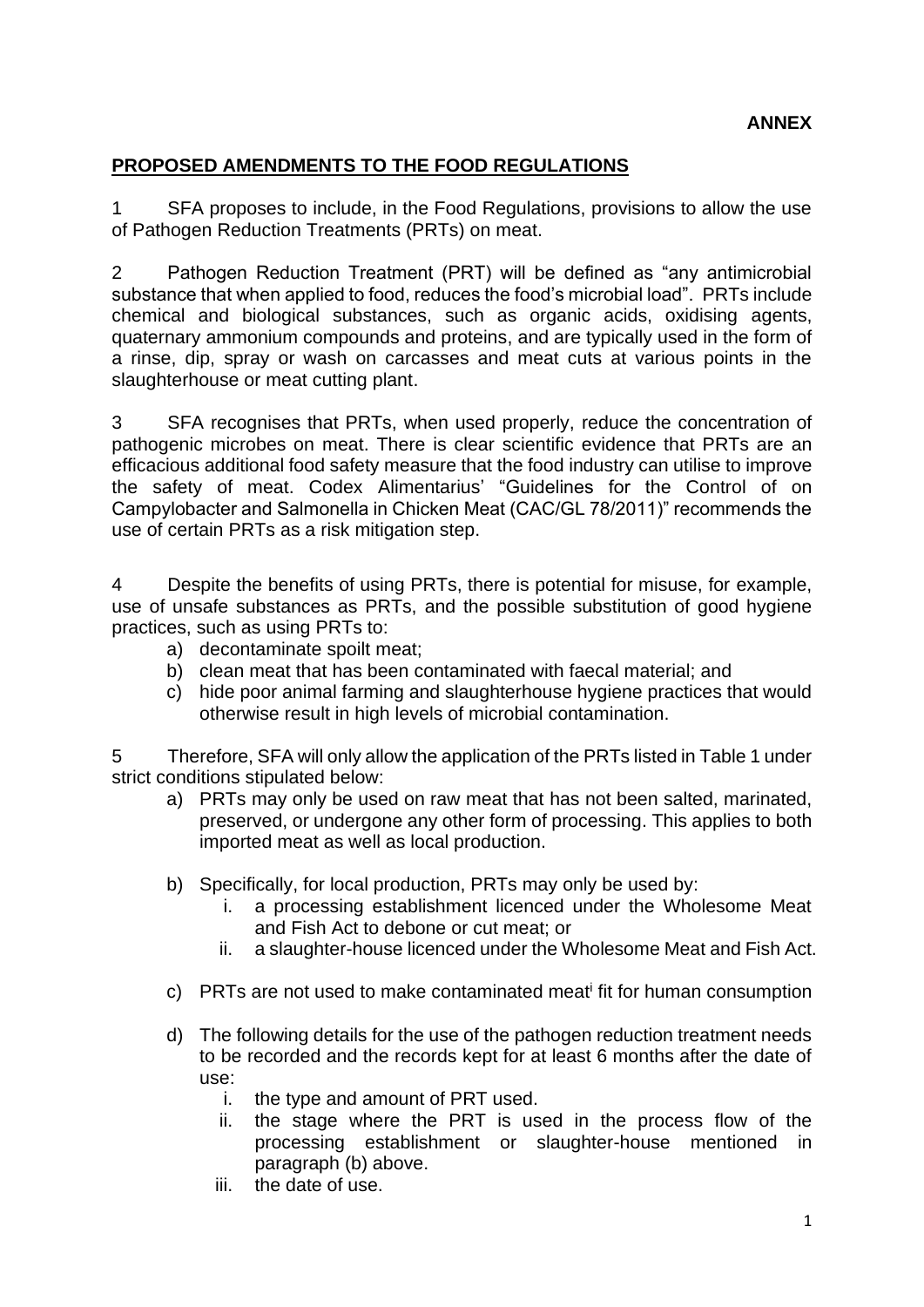## **TABLE 1**

## **PATHOGEN REDUCTION TREATMENTS IN MEAT AND THEIR MAXIMUM PERMITTED LEVELS**

| <b>First column</b> |                                                                           | Second<br>column                                                                                                                          | <b>Third column</b>                                                                       | Fourth column                                                                      |
|---------------------|---------------------------------------------------------------------------|-------------------------------------------------------------------------------------------------------------------------------------------|-------------------------------------------------------------------------------------------|------------------------------------------------------------------------------------|
|                     | Pathogen reduction treatment                                              | <b>Maximum</b><br>amount (ppm)<br>for a carcase<br>(the entire<br>carcase of an<br>animal,<br>whether<br>before or after<br>evisceration) | <b>Maximum</b><br>amount (ppm)<br>for a muscle<br>cut (any meat<br>cut from a<br>carcase) | <b>Maximum</b><br>amount (ppm)<br>for an offal<br>(a non-skeletal<br>muscle organ) |
| 1.                  | 1,3-dibromo-5,5-<br>dimethylhydantoin                                     | 900 (as<br>available<br>bromine)                                                                                                          | 900 (as<br>available<br>bromine)                                                          | 900 (as<br>available<br>bromine)                                                   |
| 2.                  | Acetic acid                                                               | Good<br>manufacturing<br>practice                                                                                                         | Good<br>manufacturing<br>practice                                                         | Good<br>manufacturing<br>practice                                                  |
| 3.                  | Acidified sodium chlorite                                                 | 1,200 (for<br>sodium<br>chlorite) and<br>30 (for<br>chlorine<br>dioxide)                                                                  | 1,200 (for<br>sodium<br>chlorite) and<br>30 (for<br>chlorine<br>dioxide)                  | 1,200 (for<br>sodium<br>chlorite) and<br>30 (for<br>chlorine<br>dioxide)           |
| 4.                  | Ammonium hydroxide                                                        | Good<br>manufacturing<br>practice                                                                                                         | Good<br>manufacturing<br>practice                                                         | Good<br>manufacturing<br>practice                                                  |
| 5.                  | Calcium hypochlorite                                                      | $50$ (as<br>available<br>chlorine)                                                                                                        | $20$ (as<br>available<br>chlorine)                                                        | $50$ (as<br>available<br>chlorine)                                                 |
| 6.                  | Cetylpyridinium chloride<br>solution, with or without<br>propylene glycol | 8,000                                                                                                                                     | 8,000                                                                                     | 8,000                                                                              |
| 7.                  | <b>Chlorine Dioxide</b>                                                   | 3                                                                                                                                         | 3                                                                                         | 3                                                                                  |
| 8.                  | Citric acid                                                               | Good<br>manufacturing<br>practice                                                                                                         | Good<br>manufacturing<br>practice                                                         | Good<br>manufacturing<br>practice                                                  |
| 9.                  | <b>Ethyl Alcohol</b>                                                      | Good<br>manufacturing<br>practice                                                                                                         | Good<br>manufacturing<br>practice                                                         | Good<br>manufacturing<br>practice                                                  |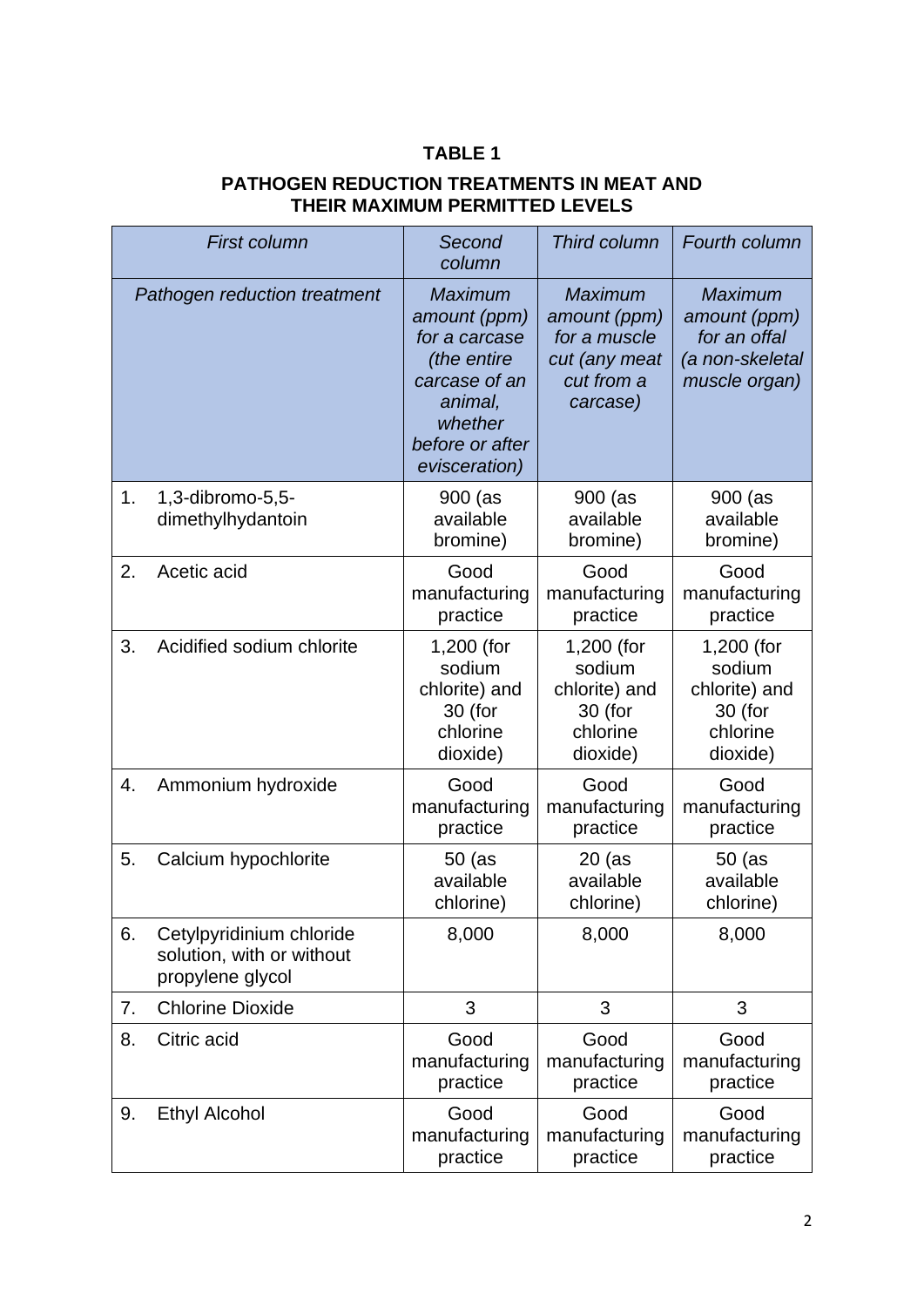| <b>First column</b>                                                                                                                                                      | Second<br>column                                                                                                                          | Third column                                                                              | Fourth column                                                                      |
|--------------------------------------------------------------------------------------------------------------------------------------------------------------------------|-------------------------------------------------------------------------------------------------------------------------------------------|-------------------------------------------------------------------------------------------|------------------------------------------------------------------------------------|
| Pathogen reduction treatment                                                                                                                                             | <b>Maximum</b><br>amount (ppm)<br>for a carcase<br>(the entire<br>carcase of an<br>animal,<br>whether<br>before or after<br>evisceration) | <b>Maximum</b><br>amount (ppm)<br>for a muscle<br>cut (any meat<br>cut from a<br>carcase) | <b>Maximum</b><br>amount (ppm)<br>for an offal<br>(a non-skeletal<br>muscle organ) |
| 10. Hydrochloric acid                                                                                                                                                    | Good                                                                                                                                      | Good                                                                                      | Good                                                                               |
|                                                                                                                                                                          | manufacturing                                                                                                                             | manufacturing                                                                             | manufacturing                                                                      |
|                                                                                                                                                                          | practice                                                                                                                                  | practice                                                                                  | practice                                                                           |
| Hypobromous acid<br>11.                                                                                                                                                  | 900 (as<br>available<br>bromine)                                                                                                          | 900 (as<br>available<br>bromine)                                                          | 900 (as<br>available<br>bromine)                                                   |
| 12. Lactic acid                                                                                                                                                          | Good                                                                                                                                      | Good                                                                                      | Good                                                                               |
|                                                                                                                                                                          | manufacturing                                                                                                                             | manufacturing                                                                             | manufacturing                                                                      |
|                                                                                                                                                                          | practice                                                                                                                                  | practice                                                                                  | practice                                                                           |
| 13, Lactoferrin                                                                                                                                                          | 20,000                                                                                                                                    | 20,000                                                                                    | 20,000                                                                             |
| 14. Ozone                                                                                                                                                                | Good                                                                                                                                      | Good                                                                                      | Good                                                                               |
|                                                                                                                                                                          | manufacturing                                                                                                                             | manufacturing                                                                             | manufacturing                                                                      |
|                                                                                                                                                                          | practice                                                                                                                                  | practice                                                                                  | practice                                                                           |
| 15. Peroxyacetic acid and<br>hydrogen peroxide, with or<br>without<br>1-hydroxyethylidine-1,<br>1-diphosphonic acid, acetic<br>acid or sulfuric acid or<br>octanoic acid | Good<br>manufacturing<br>practice                                                                                                         | Good<br>manufacturing<br>practice                                                         | Good<br>manufacturing<br>practice                                                  |
| 16. Potassium hydroxide                                                                                                                                                  | Good                                                                                                                                      | Good                                                                                      | Good                                                                               |
|                                                                                                                                                                          | manufacturing                                                                                                                             | manufacturing                                                                             | manufacturing                                                                      |
|                                                                                                                                                                          | practice                                                                                                                                  | practice                                                                                  | practice                                                                           |
| 17. Sodium hydroxide                                                                                                                                                     | Good                                                                                                                                      | Good                                                                                      | Good                                                                               |
|                                                                                                                                                                          | manufacturing                                                                                                                             | manufacturing                                                                             | manufacturing                                                                      |
|                                                                                                                                                                          | practice                                                                                                                                  | practice                                                                                  | practice                                                                           |
| 18. Sodium hypochlorite                                                                                                                                                  | $50$ (as                                                                                                                                  | $20$ (as                                                                                  | 50 (as                                                                             |
|                                                                                                                                                                          | available                                                                                                                                 | available                                                                                 | available                                                                          |
|                                                                                                                                                                          | chlorine)                                                                                                                                 | chlorine)                                                                                 | chlorine)                                                                          |
| 19. Sodium sulphate                                                                                                                                                      | Good                                                                                                                                      | Good                                                                                      | Good                                                                               |
|                                                                                                                                                                          | manufacturing                                                                                                                             | manufacturing                                                                             | manufacturing                                                                      |
|                                                                                                                                                                          | practice                                                                                                                                  | practice                                                                                  | practice                                                                           |